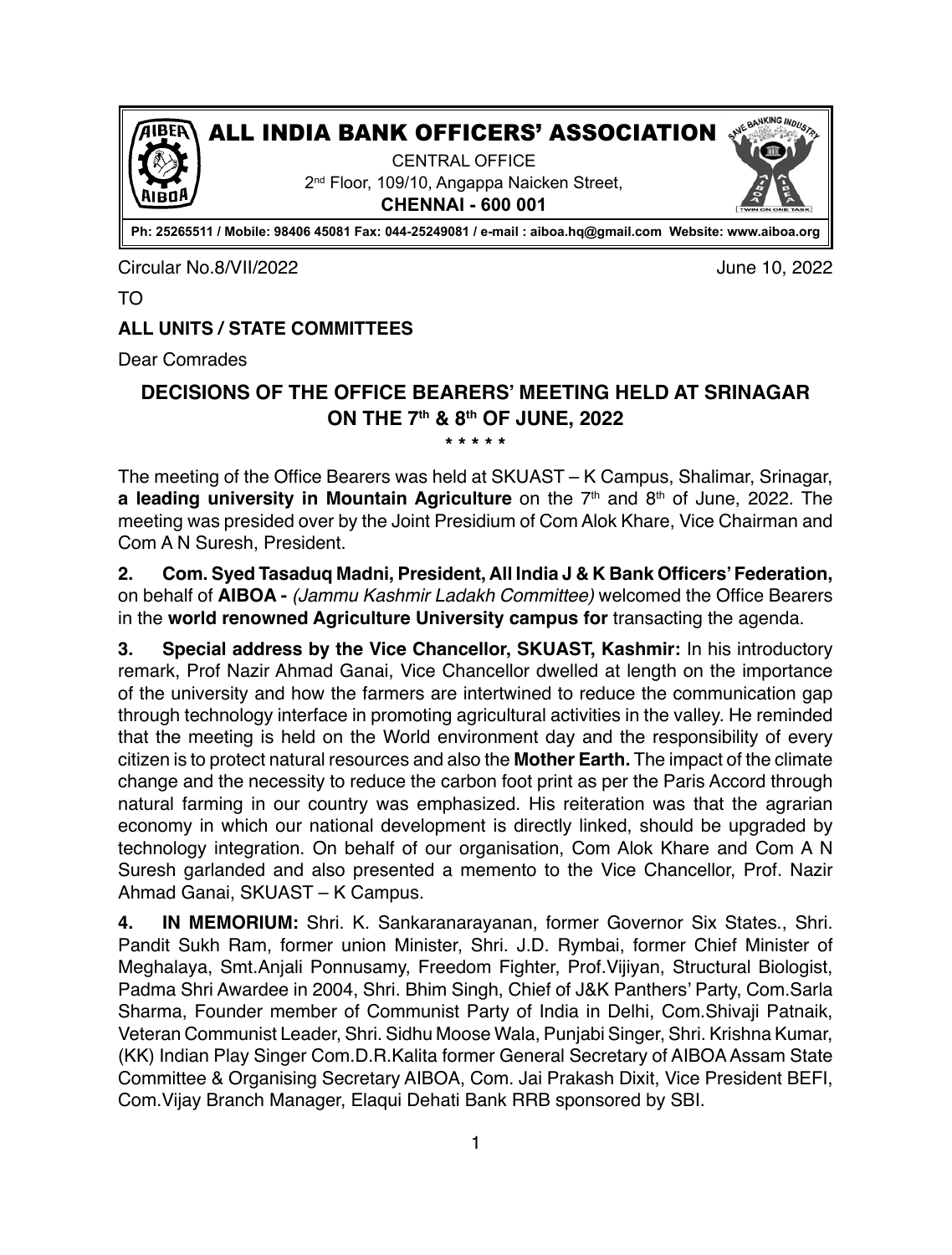**5. LEAVE OF ABSENCE:** Com Vinod Bakshi, Com Arvind Porwal, Vice Presidents, Com D S Ganesan and Com Sanjay Khan, Secretaries, Com D N Trivedi and Com Tapan Sarkar, Joint Secretaries could not participate in the meeting due to various reasons. The meeting granted leave of absence to them.

**6. REPORTING ON THE DEVELOPMENTS:** As visualized by the extended Office Bearers meeting held on 5<sup>th</sup> and 6<sup>th</sup> March 2022 at Ernakulam, attacks on our industry i.e., privatisation of IDBI bank and two public sector banks are the priority agenda of the Government as per the print media's consistent reports. The promoter of Catholic Syrian Bank is evincing keen interest to acquire the stake in the IDBI bank with conditions stipulated for acquiring the stakes of IDBI bank. On account of our Strike on the 28<sup>th</sup> and 29th March 2022 projecting non resolution of residual issues like 5 day banking, updating of Pension and rolling back of the NPS etc., observed by our members with total commitment and conviction paved the way forward. IBA was advised by CLC (central) to engage the unions in the bi-lateral discussions to resolve the pending issues. Accordingly, IBA held a meeting with four Officers' associations on  $13<sup>th</sup>$  of April 2022. The list of issues presented to the IBA in the discussion was circulated to the units.

### **WFTU RESOLUTION**

In the matter of wages and renumeration,35 hour working week with no reduction in salary, high prices, unemployment and the privatisation are also looming large in the world. Our country is not an exception to the emerging deep crisis.

#### **Organisational Developments**

The consolidation exercise in Punjab Sind Bank officers' union (Northern Zone,) the present attack on the Officers in Central Bank of India by effecting transfers/proposed 663 branch closures and also the developments in All India Federation of UCO bank officers were reported to the house.

### **7. PROPOSED AMENDMENTS IN THE BYE LAWS :**

The Office Bearers had discussed the report submitted by the bye law committee headed by Com V Anil Kumar. While there was broad consensus in the matter of the overall content, it was recommended to seek opinion on the relevant portion of bye-law pertaining to model organization structure for the affiliates, sharing of the enhance annual subscription between the state committee and the district committee and pruning down the number of Office Bearers positions are kept open for further discussions. The affiliated units and state committees are to be provided with relevant portion of the bye law with an advice that they have to respond within 15 days time.

#### **8. CLEARANCE OF FINANCIAL OBLIGATIONS:**

The statement of subscription/levy due was presented by Com. R. Jawaher, Treasurer. During this time, at the instance of Central Office, 50% of the levy remitted by the affiliates was sent to State Committees promptly. The details of remittance were also shared with the Office Bearers. The Office Bearers have **unanimously arrived at the following decisions to adhere to financial discipline without exception.**

- **a) The units who have not collected wage revision levy and collected but not remitted in full as per the directions are not entitled to attend the ensuing conference.**
- **b) The subscription due should be remitted without any further delay.**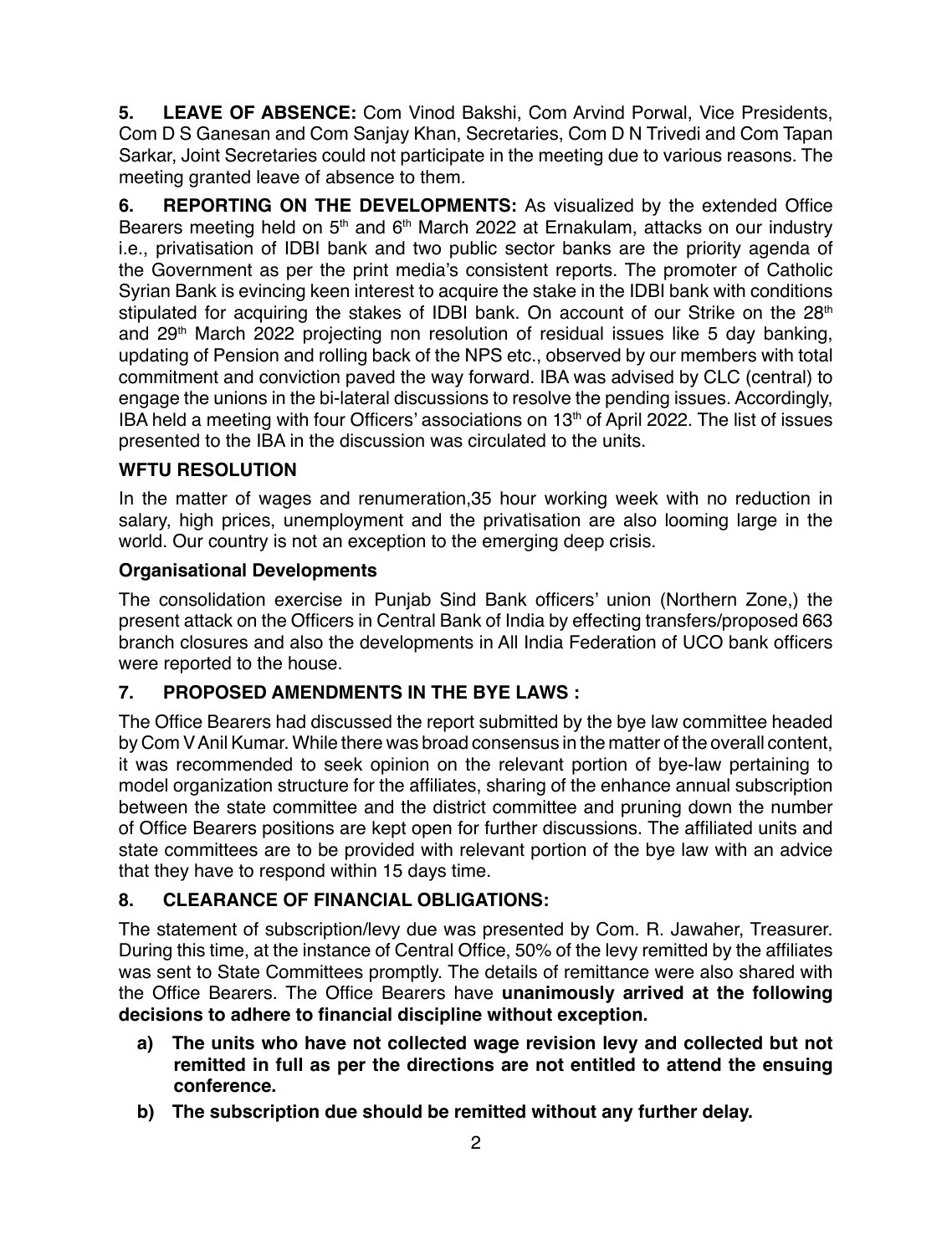### **9. VIII CONFERENCE:**

The **eighth national conference** of our organization will be held at **Chandigarh on the 25th, 26th and 27th of Nov, 2022.** The **Punjab state committee has taken up the responsibility to host the conference.** It was also decided that a delegate fee of Rs.2,000 per member will have to be paid by the state committees to the host unit. The Office Bearers were unanimous in providing the financial subsidy looking to the steep increase in the cost of living for smooth conduct of the conference.

### **10. STATE COMMITTEE CONFERENCES:**

As per the bye laws of our organization, State committees are to conduct the conference once in three years. Accordingly, it was directed that all the State committees should complete the conferences well ahead of the national conference.

## **11. AUDITED ACCOUNTS:**

The audited accounts for the year 31.12.2021 was presented by the Treasurer and the same was approved unanimously.

## **12. DISCUSSION/DECISION ON ORGANISATIONAL MATTERS:**

The consolidation of the units in the merged entities **(PNB, Union Bank of India and Indian Bank)** should be completed before the national conference. A meeting of the **principal office bearers of these units** should be held within 30 days. The Office Bearers have authorized Com Dr Kumar Arvind, Com V. Ramabhadran and the undersigned to oversee the whole exercise of consolidation on priority basis.

The updating of web site with latest information on service conditions should be given top priority as the younger generations are techno savvy and have an urge to know the service conditions applicable to them well ahead of their joining the services of the Banks.

The campaign opposing the sale of IDBI Bank, privatisation of two public sector banks should be carried forward through release of educational literature in regional languages, submission of memorandum to RBI on digital banking units, communication addressed to peoples' representatives in the respective states pertaining to ill-advised moves of the Government. The State committees are expected to step up the programmes with required seriousness **as loss of jobs are visible and the GENNEXT is going to be the sufferers of the situation.**

The privatization of IDBI would trigger of other banks' privatization, if the same is not resisted with full strength by the workforce in the Industry. Equally resolution of the residual issues for which a day strike was announced in April 2022. The discussion was held separately with officers' Unions and workmen unions on 13th April 2022. AIBOA is of the firm view that any casual approach in the resolution of residual issues would result in linking it to future wage negotiations.

The **resignation** of Com M A Srinivasan, DGS, was **accepted** from the Office bearer post as he submitted the resignation.

On the 1st of Aug, 2021, a meeting of the three Office Bearers of AIBOA with the representatives of BOBOU was held at Bengaluru and the unanimous decisions arrived at were conveyed to the participants for strict implementation. The same were not implemented and organizational hurdles were created thus stone walling the implementation of the decisions conveyed. One of the office bearer of BOBOU filed a case against AIBOA also.